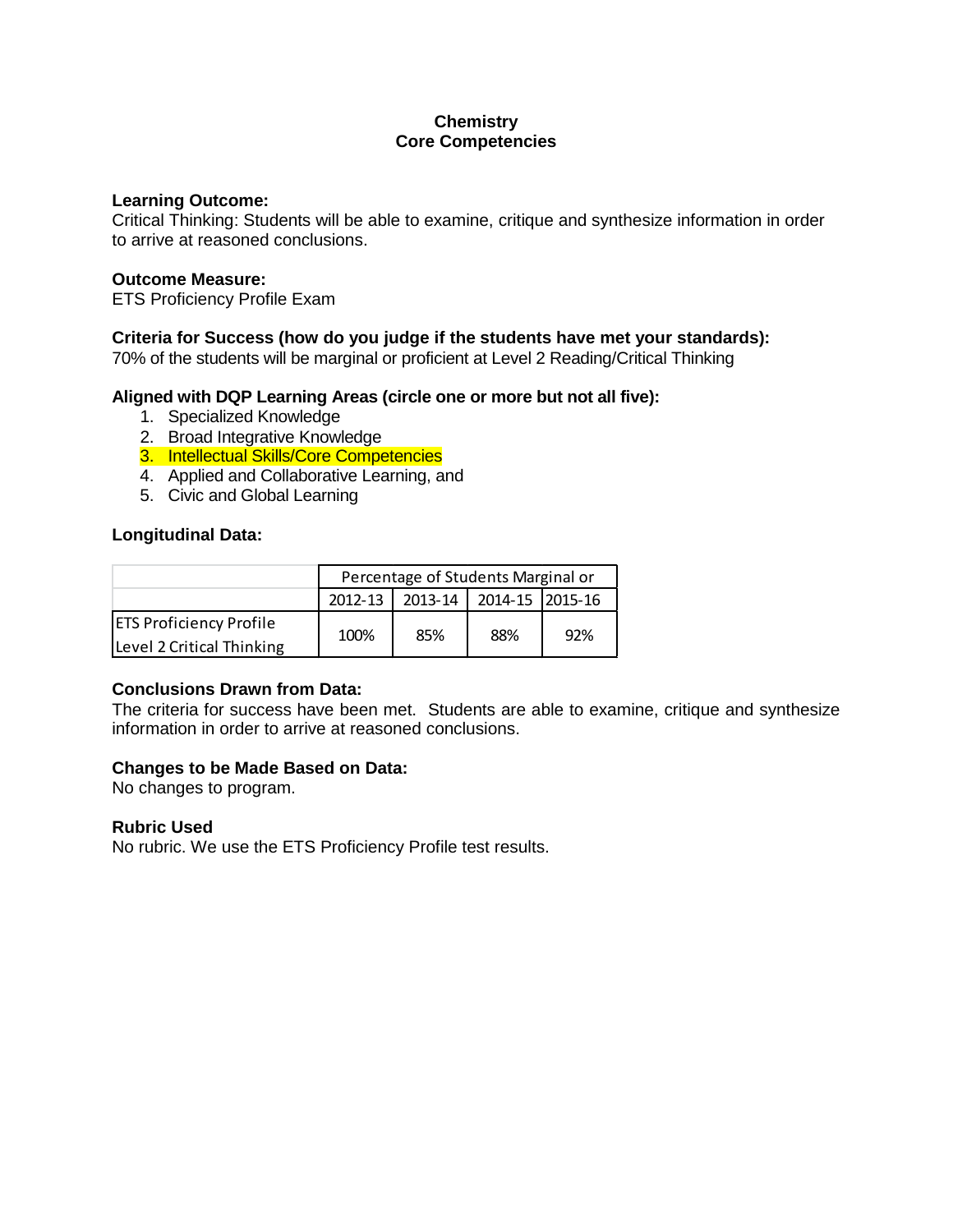# **Chemistry Core Competencies**

### **Learning Outcome:**

Written: Students will be able to effectively express ideas and information to others through written communication.

## **Outcome Measure:**

ETS Proficiency Profile Exam

# **Criteria for Success (how do you judge if the students have met your standards):**

80% of the students will be marginal or proficient at Level 2 Writing

## **Aligned with DQP Learning Areas (circle one or more but not all five):**

- 1. Specialized Knowledge
- 2. Broad Integrative Knowledge
- 3. Intellectual Skills/Core Competencies
- 4. Applied and Collaborative Learning, and
- 5. Civic and Global Learning

## **Longitudinal Data:**

|                                | Percentage at Marginal or Proficient |     |                   |         |  |
|--------------------------------|--------------------------------------|-----|-------------------|---------|--|
|                                | 2012-13                              |     | 2013-14   2014-15 | 2015-16 |  |
| <b>ETS Proficiency Profile</b> | 100%                                 | 77% | 83%               | 96%     |  |
| Level 2 Writing                |                                      |     |                   |         |  |

# **Conclusions Drawn from Data:**

The criteria for success were met in all years except for 2013-14, when 77% of the students were marginal or proficient at Level 2 Writing, just below the 80% criteria for success. Overall, students are able to effectively express ideas and information to others through written communication.

## **Changes to be Made Based on Data:**

No changes to program.

## **Rubric Used**

No rubric. We use the ETS Proficiency Profile test results.